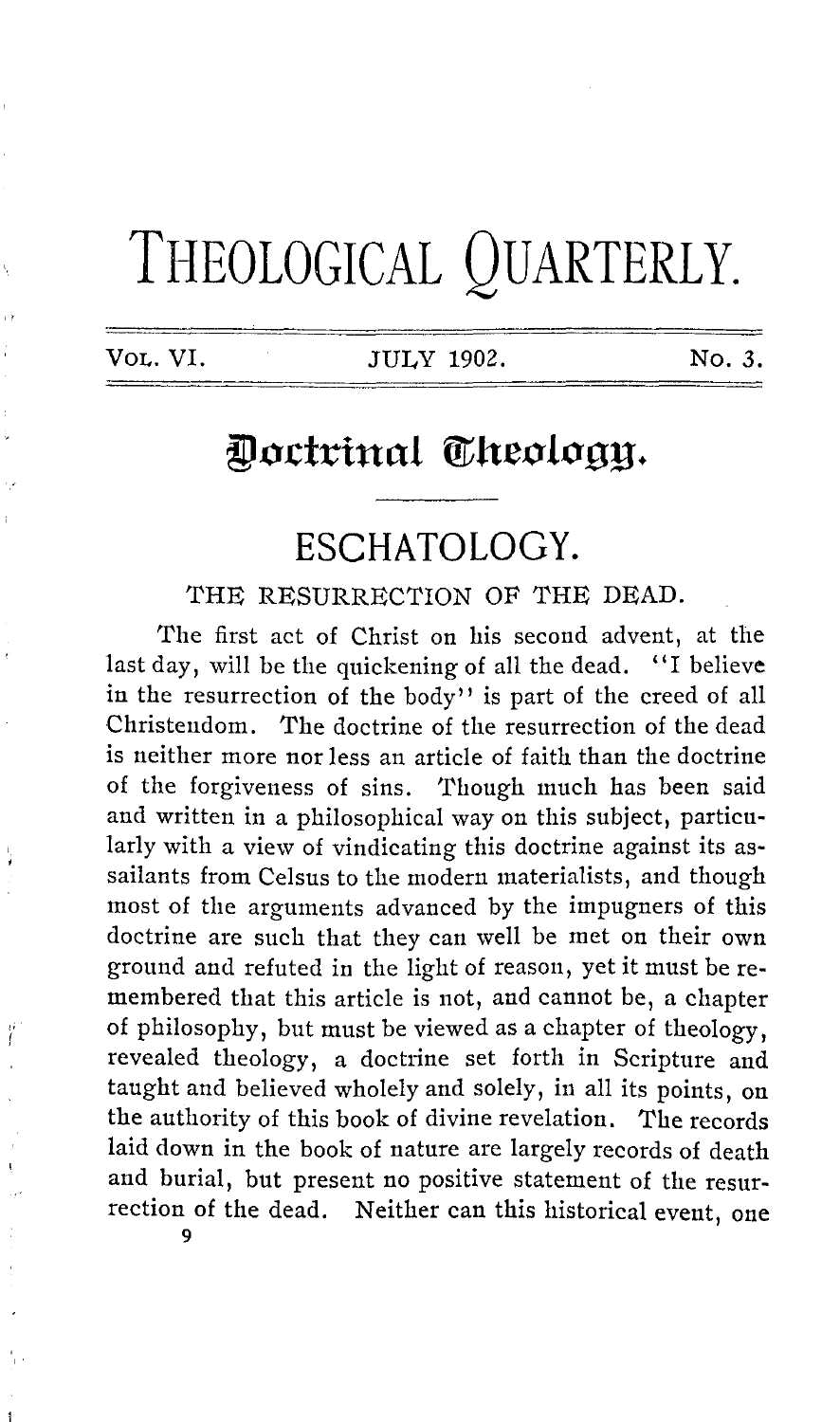tor is like the friendly inn by the wayside, where not the cold cheer of verbose pity, but the substantial comforts, which the compassionate heart and the gentle hand are able to procure, await the weary and heartbroken wayfarer.

We have been warned that, as the end of all things draws near, "the love of many shall wax cold."<sup>1</sup> ) The Lord has not excepted the clergy in this prophecy. Our age is loud in protestations of charity, but barren in genuine deeds of charity. Let the Christian pastors, by their own example, show to the blind world and to their drowsy members the power of that love which once overcame the most stubborn hearts. *(To be concluded.)* 

### **Theological Review.**

#### **Sermons on the Gospels of the Ecclesiastical Year** *by Henry*  Sieck, Pastor of Mount Olive Lutheran Church, *Milwaukee, Wis. Part First. St. Louis, Mo. Concordia Publishing House. 1902.* Price, \$1.00.

This octavo volume of 229 pages contains 37 sermons 011 the Gospel lessons from the First Sunday **in** Advent to Pentecost Monday which we heartily endorse and recommend to our readers.

"For here we have the same doctrine, pure and unalloyed, the same precious truth of God which the apostles and prophets set forth by divine inspiration, which was professed by the martyrs, was voiced forth in strains of spiritual song, was cherished by our fathers, is held in sacred esteem by ourselves, and is being, God grant it, handed down to our children and children's children, also in the language **in**  which this volume speaks, and in which these sermons were preached. Every page of the book bears testimony that the preacher and his hearers continue steadfastly in the apostles' doctrine."

As a fair sample of Rev. Sieck's simple, direct, and lucid style and manner we quote a paragraph from his ser-

1) Matt. 24, 12.

 $\begin{array}{c}\n\hline\n\end{array}$ 

i

i(